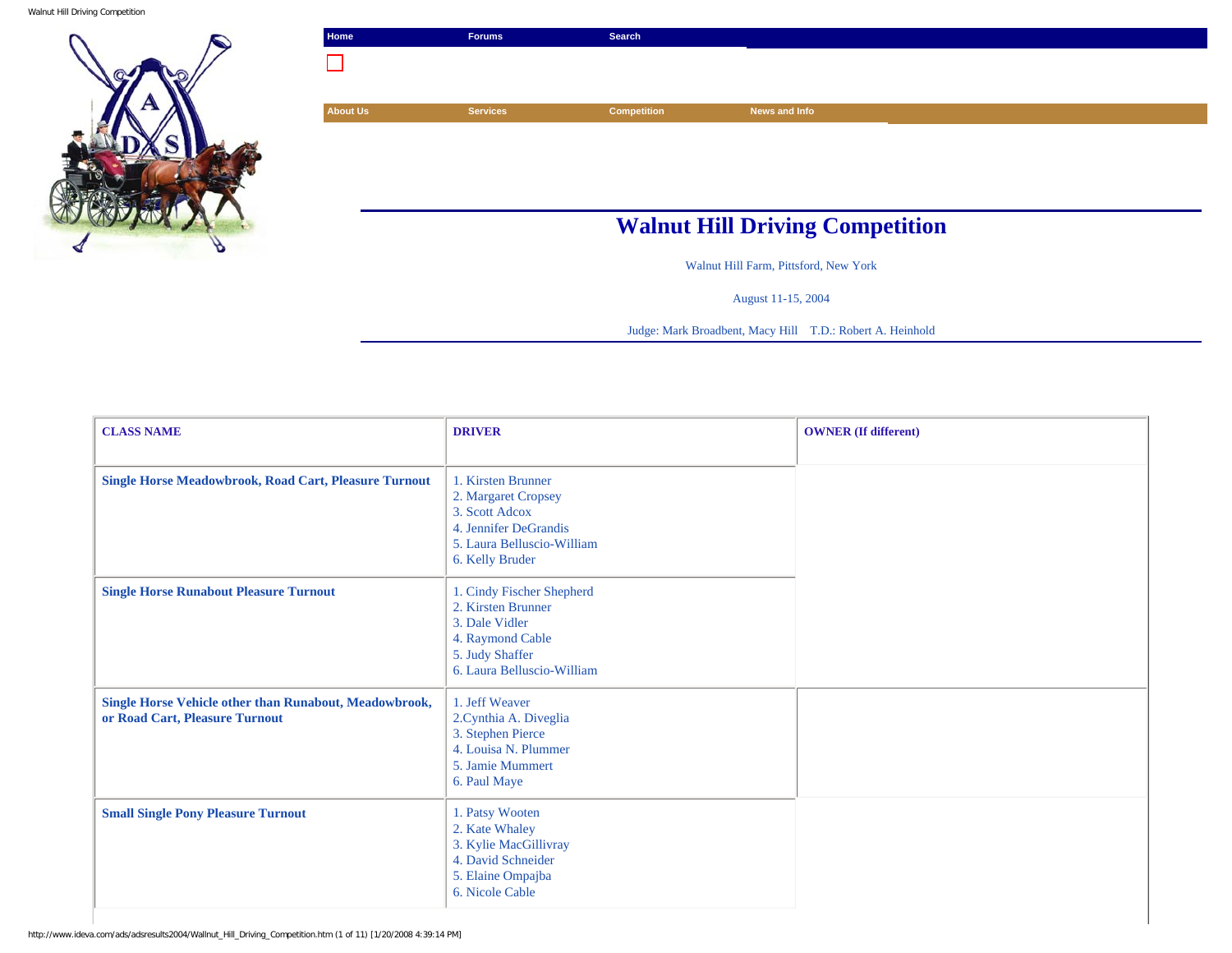| <b>Large Single Pony Pleasure Turnout</b>                   | 1. Anne Bliss<br>2. Katie Whaley<br>3. Lisa Koehler<br>4. Tara Defendorg Bluck                                                             |  |
|-------------------------------------------------------------|--------------------------------------------------------------------------------------------------------------------------------------------|--|
| <b>Pair Horses Pleasure Turnout</b>                         | 1. Mary Stokes Waller<br>2. Tom Burgess<br>3. Audrey Rose<br>4. Willard Rhodes<br>5. Peter Von Halem<br>6. Elmar Frangenberg               |  |
| <b>Park Afternoon Turnout Formal Bonneted Phaetons</b>      | 1. Marilyn MacFarlane<br>2. Misdee Wrigley<br>3. Audrey Rose<br>4. Tom Burgess<br>5. Willard Rhodes                                        |  |
| <b>Park Afternoon Turnout Formal Ladies Wicker Phaetons</b> | 1. Susan Puddy<br>2. Patsy N. Wooten<br>3. Jennifer DeGrandis<br>4. Carol Knickerbocker<br>5. Susan R. McLellan<br>6. Mary Chris Foxworthy |  |
| <b>Small &amp; Large Pair Ponies Pleasure Turnout</b>       | 1. Kate Whaley<br>2. Katie Whaley<br>3. Audrey Bostwick<br>4. Lynn Kriessler<br>5. Patsy N. Wooten<br>6. Heather Schneider                 |  |
| <b>Tandem Horse Pony Cross Country Obstacle</b>             | 1. Marilyn Macfarlane<br>2. Kate Whaley<br>3. Katie Whaley                                                                                 |  |
| <b>Unicorn Four-in-Hand Horses Pleasure Turnout</b>         | 1. P.J. Crowley III<br>2. Gloria Austin<br>3. Terry Pickett<br>4. John Frazier Hunt<br>5. Jeff Weaver                                      |  |
| <b>Unicorn Four-in-Hand Ponies Pleasure Turnout</b>         | 1. Katie Whaley<br>2. Tyler J. Puddy<br>3. Heather Schneider<br>4. Meredith Giere<br>5. Jessica Jenney<br>6. Rachel Rice                   |  |
| <b>Junior Single Horse Pony Pleasure Turnout</b>            | 1. Kylie Mac Gillivray<br>2. Amanda Gutiph<br>3. Harley Waller<br>4. Gaylyn Foxworthy<br>5. Amy Golisano-Van<br>6. Mabel Gutilph           |  |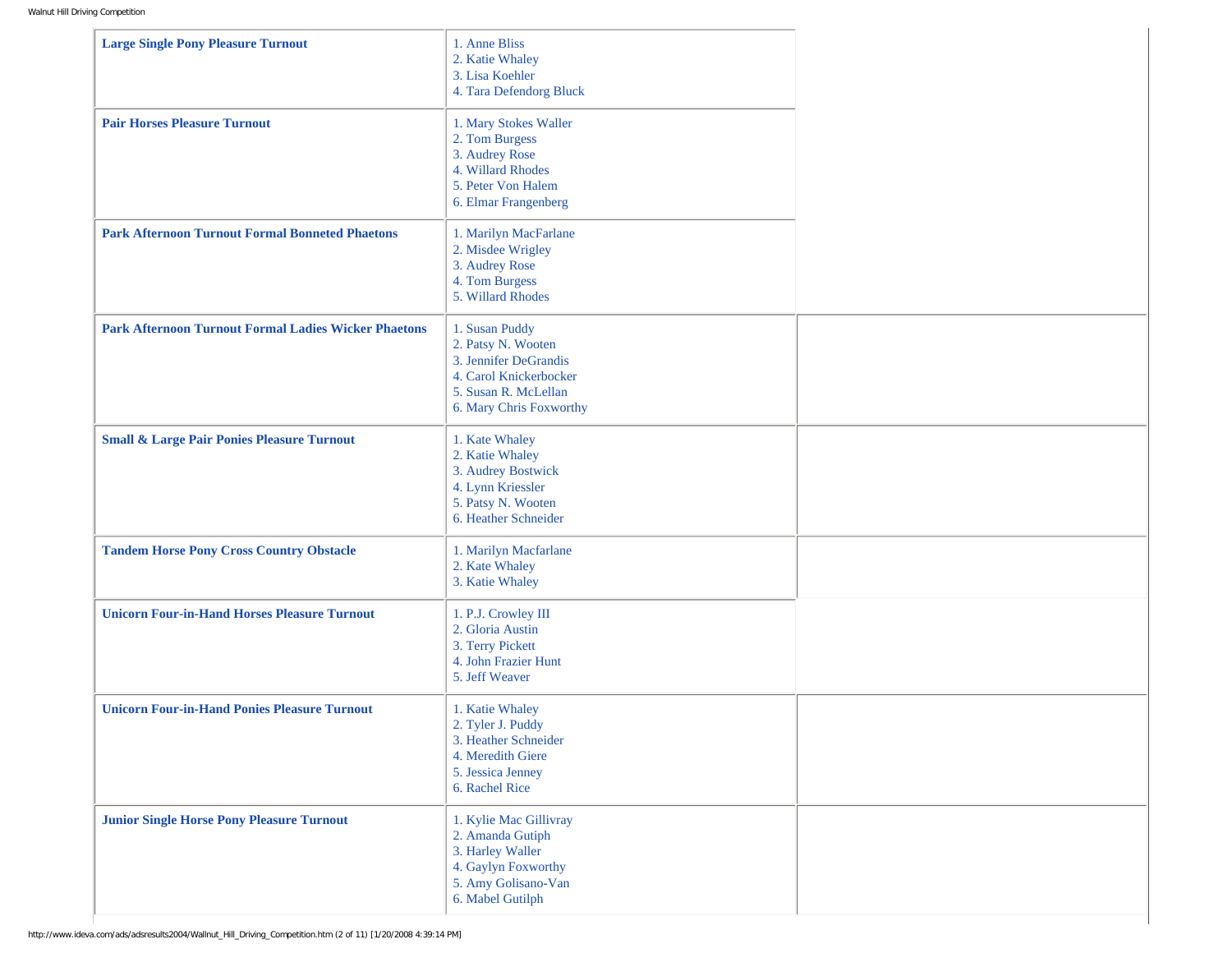| <b>Single American Miniature Horse Pleasure Turnout</b>                                               | 1. Leslie German<br>2. Katie Rodas<br>3. Rachel Rice<br>4. Jessica Jenney<br>5. Lauren Ridley<br>6. Sue Zuber                                 |  |
|-------------------------------------------------------------------------------------------------------|-----------------------------------------------------------------------------------------------------------------------------------------------|--|
| <b>Pair American Miniature Horses Pleasure Turnout</b>                                                | 1. Nicole Jenney<br>2. Jessica Jenney<br>3. Katie Rodas<br>4. Lauren Ridley                                                                   |  |
| <b>Gig Single Horse Pony Pleasure Turnout</b>                                                         | 1. Jeff Weaver<br>2. Cynthia A. Diveglia<br>3. David Schneider<br>4. Peter Von Halem<br>5. Tara Defendorf<br>6. Lisa Koehler                  |  |
| <b>Park Evening Turnout Formal Bonneted Phaetons</b>                                                  | 1. Marilyn Macfarlane<br>2. Misdee Wrigley<br>3. Tom Burgess<br>4. Audrey Rose                                                                |  |
| <b>Park Evening Turnout Formal Ladies Wicker Phaetons</b>                                             | 1. Jennifer DeGrandis<br>2. Rosemary Werner<br>3. Susan Puddy<br>4. Carol Knickerbocker<br>5. Janet Sidewater<br>6. Mary Chris Foxworthy      |  |
| Lady Single Horse Meadowbrook Road Cart Reinsmanship                                                  | 1. Kirsten Brunner<br>2. Jennifer DeGrandis<br>3. Margaret Cropsey<br>4. Margaret T. Nyweide<br>5. Kelly Bruder<br>6. Laura Belluscio-William |  |
| <b>Lady Single Horse Vehicle other than Runabout</b><br><b>Meadowbrook, or Road Cart Reinsmanship</b> | 1. Janies Promaine<br>2. Margaret T. Nyweide<br>3. Jamie Mummert<br>4. Carol Knickerbocker<br>5. Susan R. Mclellan<br>6. Louisa N. Plummer    |  |
| <b>Gentlemen Single Horse Meadowbrook Road Cart</b><br><b>Reinsmanship</b>                            | 1. Ken Pedlar<br>2. Scott Adcox<br>3. Paul Maye<br>4. James Leo<br>5. Thomas J. Gallagher<br>6. Gary Ward                                     |  |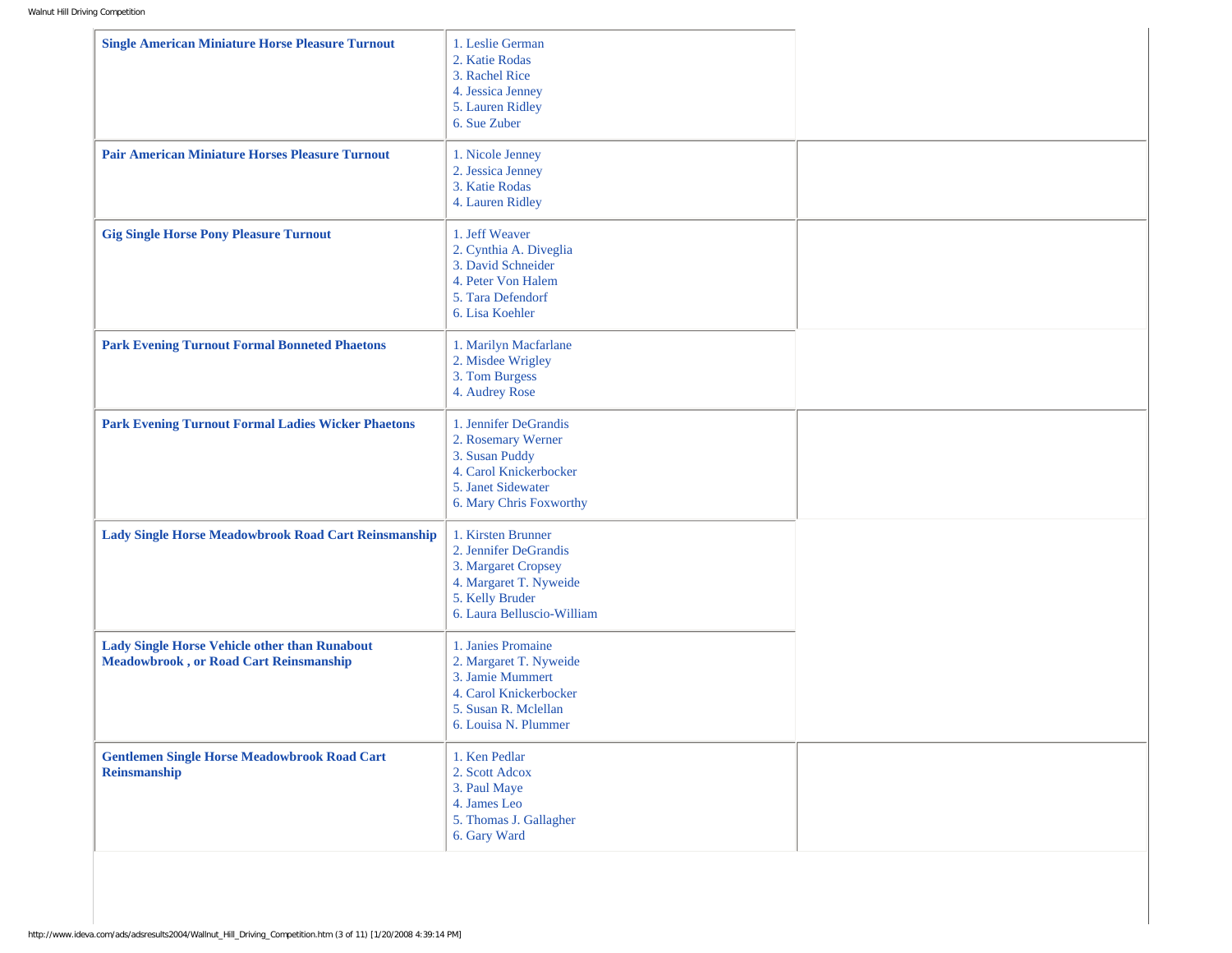| <b>Lady Gentlemen Single Hrse Runabout Reinsmanship</b>                                                     | 1. Kirsten Brunner<br>2. Cindy Fischer Shepherd<br>3. Dale Vidler<br>4. Laura Belluscio William<br>5. Raymond Cable<br>6. Ken Pedlar     |
|-------------------------------------------------------------------------------------------------------------|------------------------------------------------------------------------------------------------------------------------------------------|
| <b>Gentlemen Single Horse Vehicle other than Runabout,</b><br><b>Meadowbrook, or Road Cart Reinsmanship</b> | 1. Stephen Pierce<br>2. Paul Maye<br>3. Peter Von Halem<br>4. Robert Young<br>5. Christopher Nyberg<br>6. Robert Oliver                  |
| <b>Lady Gentlemen Small Single Pony Reinsmanship</b>                                                        | 1. Patsy N. Wooten<br>2. Marsha Himler<br>3. Kylie MacGillivray<br>4. Connie Thoreson<br>5. Rebecca Merritt<br>6. Nicole Cable           |
| <b>Lady Large Single Pony Reinsmanship</b>                                                                  | 1. Katie Whaley<br>2. Anne Bliss<br>3. Cindy Fletcher<br>4. Lisa Koehler<br>5. Erica Brunner<br>6. Nicole Cable                          |
| <b>Gentlemen Large Single Pony Reinsmanship</b>                                                             | 1. David DeForest<br>2. Jeff R. Kohler<br>3.John F. Skivington<br>4. Michael Pierce<br>5. Dale Vidler<br>6. Kurt Schneider               |
| <b>Pair Horses Reinmanship</b>                                                                              | 1. Mary Stokes Waller<br>2. Peter Von Halem<br>3. Tom Burgess<br>4. Willard Rhodes<br>5. Audrey Rose<br>6. Al Celecki                    |
| <b>Park Performance Formal Bonneted Phaetons</b>                                                            | 1. Misdee Wrigley<br>2. Marilyn Macfarlane<br>3. Audrey Rose<br>4. Tom Burgess                                                           |
| <b>Park Performance Ladies Wicker Phaetons</b>                                                              | 1. Jennifer DeGrandis<br>2. Susan Puddy<br>3. Rosemary Werner<br>4. Janet Sidewater<br>5. Mary Chris Foxworthy<br>6. Carol Knickerbocker |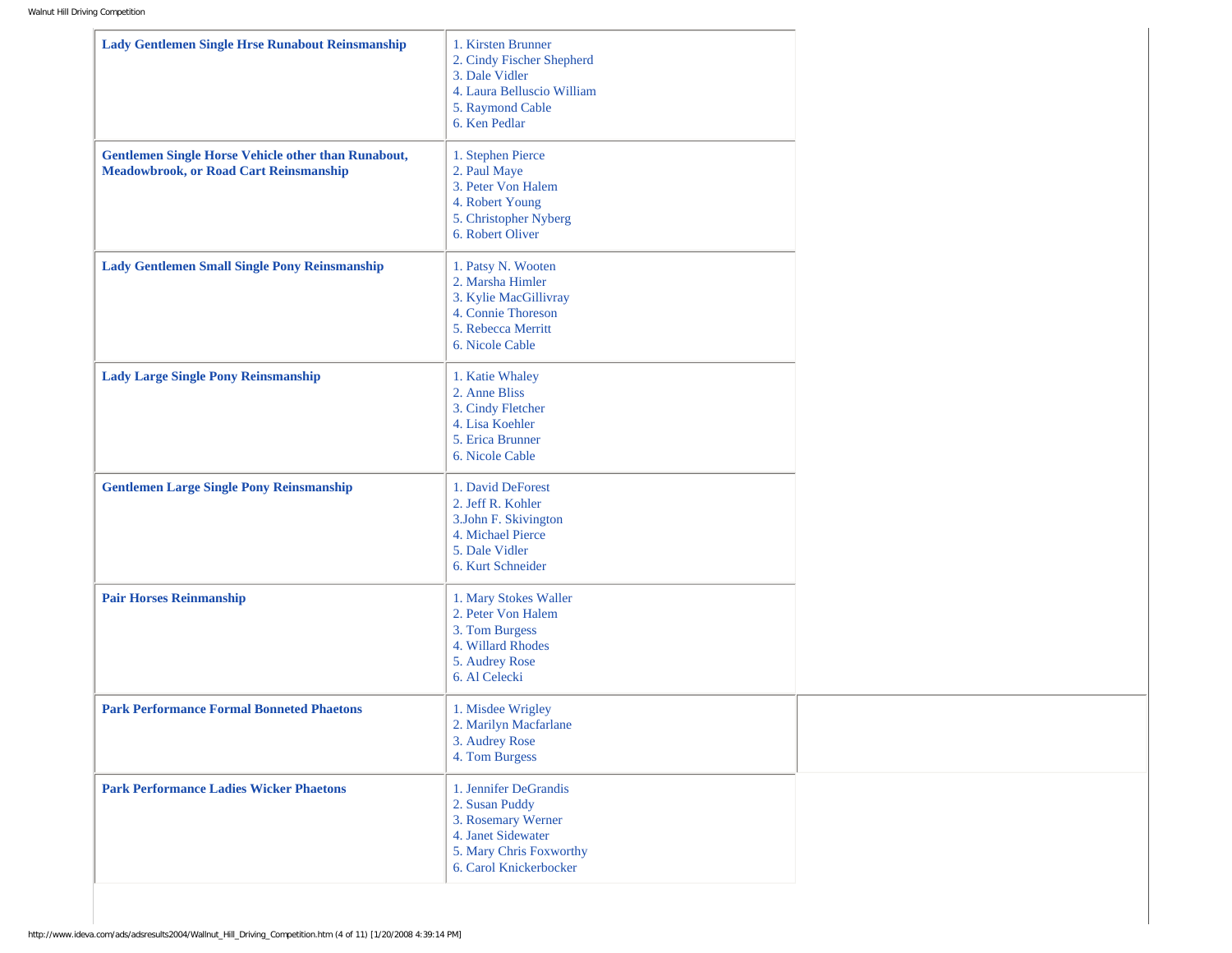| <b>Small Large Pair Ponies Reinsmanship</b>                                 | 1. Katie Whaley<br>2. Kate Whaley<br>3. Audrey Bostiwick<br>4. Jeff R. Kohler<br>5. Heather Schneider<br>6. Tyler J. Puddy   |  |
|-----------------------------------------------------------------------------|------------------------------------------------------------------------------------------------------------------------------|--|
| <b>Large Pair Ponies Reinsmanship</b>                                       | 1. Katrina Wieand<br>2. Heather Schneider<br>3. Kathleen Conklin<br>4. Jessica Jenney<br>5. Jeff Weaver<br>6. Misdee Wrigley |  |
| <b>Tandem Horses Ponies Reinsmanship</b>                                    | 1. Marilyn Macfarlane<br>2. Kate Whaley<br>3. Katie Whaley<br>4. David Schneider                                             |  |
| <b>Unicorn Four in Hand Horses Reinsmanship</b>                             | 1. Gloria Austin<br>2. P.J. Crowley III<br>3. Terry Pickett<br>4. Jeff Weaver<br>5. John Frazier Hunt                        |  |
| <b>Junior Single Horse Pony Reinsmanship</b>                                | 1. Kylie MacGillivray<br>2. Rachel Rice<br>3. Mabel Gutliph<br>4. Amy Golisano-Van<br>5. Emma Buckout<br>6. Gaylyn Foxworthy |  |
| <b>Single American Miniature Horse Reinsmanship</b>                         | 1. Rachel Rice<br>2. Katie Rodas<br>3. Jessica Jenney<br>4. Nicole Jenney<br>5. Sue Zuber<br>6. Nikki Kane                   |  |
| <b>Pair American Miniature Horses Reinsmanship</b>                          | 1. Katie Rodas<br>2. Jessica Jenney<br>3. Lauren Ridley<br>4. Nicle Jenney                                                   |  |
| <b>Single Horses Meadowbrook Road Cart Cross Country</b><br><b>Obstacle</b> | 1. Paul Maye<br>2. Margaret Cropsey<br>3. Frank Kraemer<br>4. Kelly Bruder<br>5. Gary Ward<br>6. Rebecca L. Beyler           |  |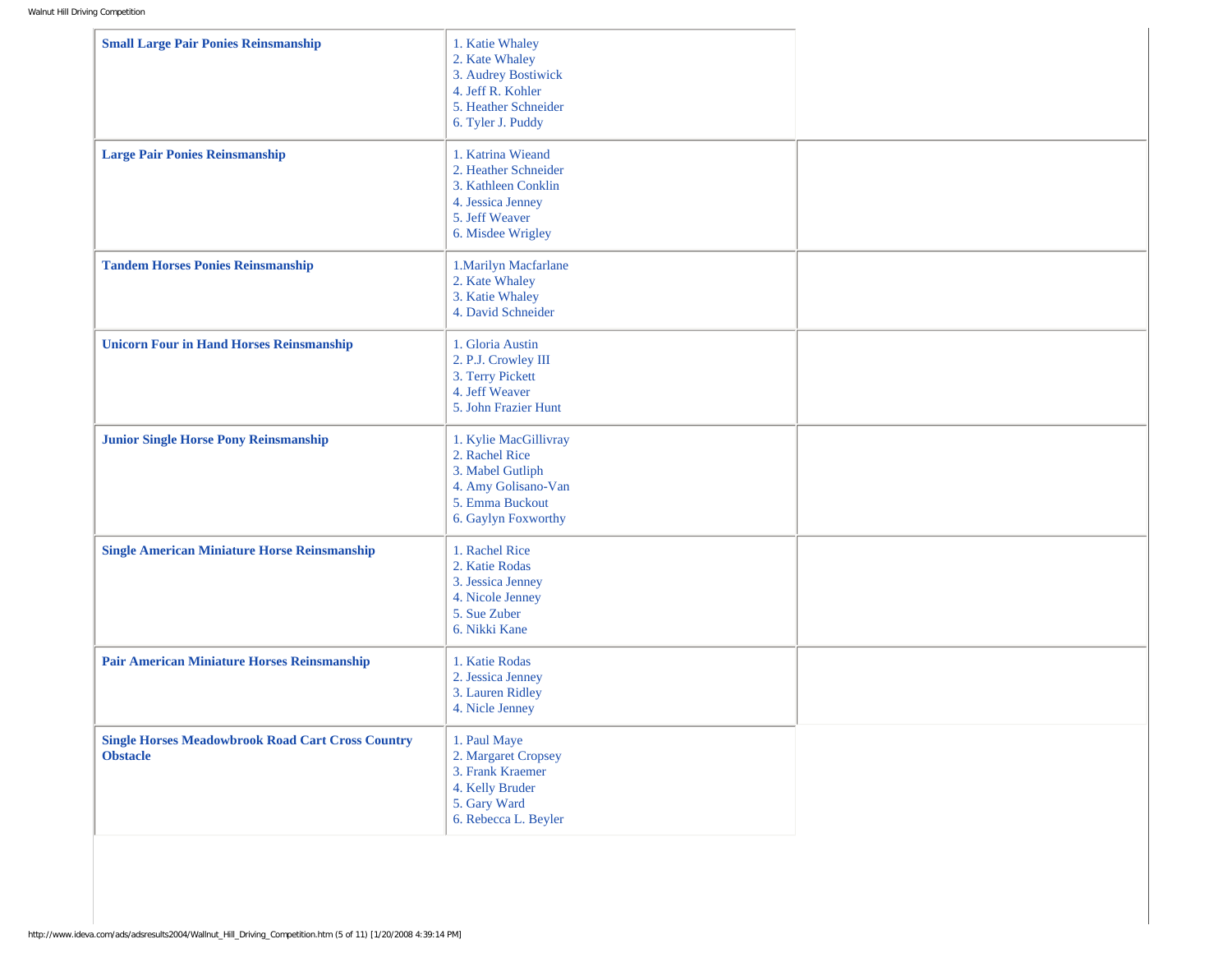| <b>Single Horse Meadowbrook Road Cart Cross Country</b><br><b>Obstacle Fastest Time</b>       | 1. Kirsten Brunner<br>2. Laura Belluscio William<br>3. Laurie Neubauer<br>4. Ken Pedlar<br>5. Thomas J. Gallagher<br>6. Susan R. McLellan |  |
|-----------------------------------------------------------------------------------------------|-------------------------------------------------------------------------------------------------------------------------------------------|--|
| <b>Single Horse Runabout Cross Country Obstacle</b>                                           | 1. Cindy Fisher Shepherd<br>2. Thomas J. Gallagher<br>3. Laura Belluscio William<br>4. Wende Bush<br>5. Dale Vidler<br>6. Ken Pedlar      |  |
| Single Horse Vehicle other than Runabout, Meadowbrook,<br>or Road Cart Cross Country Obstacle | 1. Paul Maye<br>2. Susan R. McLellan<br>3. Christopher Nyberg<br>4. Janet Sidewater<br>5. Jamie Mummert<br>6. Janis Promaine              |  |
| <b>Small Single Pony Cross Country Obstacle</b>                                               | 1. Julia Oliver<br>2. Rachel Rice<br>3. Kyllie MacGillivray<br>4. Nicole Cable<br>5. Jane Southgate<br>6. Katie Whaley                    |  |
| <b>Large Single Pony Cross Country Obstacle</b>                                               | 1. Nicki Gluck<br>2. Nicole Cable<br>3. Lisa Koehler<br>4. Katie Whaley<br>5. Jeff R. Kohler<br>6. Erica Brunner                          |  |
| <b>Pair Horses Cross Country Obstacle</b>                                                     | 1. Al Celecki<br>2. Ed Werner<br>3. Mary Hayes<br>4. Elmar Frangenberg<br>5. Willard Rhodes<br>6. Mary Stokes Waller                      |  |
| <b>Small Large Pair Ponies Cross Country Obstacle</b>                                         | 1. Rachel Rice<br>2. Nicole DuPont<br>3. Katie Whaley<br>4. Kate Whaley<br>5. Molly Neville<br>6. Jeff R. Kohler                          |  |
| <b>Tandem Horses Ponies Cross Country Obstacle</b>                                            | 1. Katie Whaley<br>2. Kate Whaley                                                                                                         |  |
| <b>Unicorn Four-in-Hand Cross Country Obstacle</b>                                            | 1. John Frazier Hunt<br>2. Gloria Austin<br>3. Jeff Weaver                                                                                |  |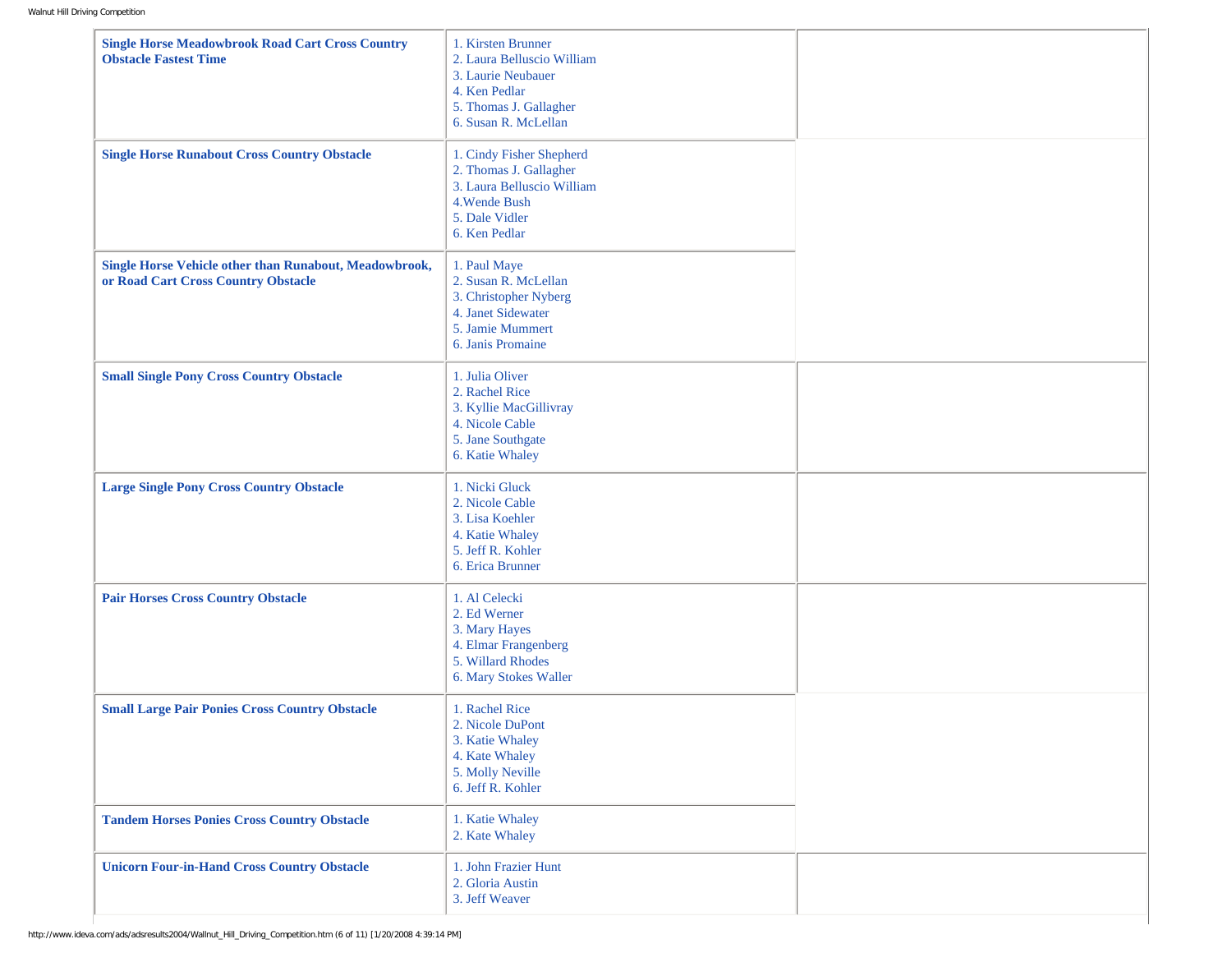| <b>Unicorn Four in Hand Ponies Cross Country Obstacle</b>                                              | 1. Katie Whaley<br>2. Katie Rodas<br>3. Rachel Rice<br>4. Heather Schneider<br>5. Meredith Giere                                    |  |
|--------------------------------------------------------------------------------------------------------|-------------------------------------------------------------------------------------------------------------------------------------|--|
| <b>Single American Miniature Horse Cross Country Obstacle</b>                                          | 1. Katie Rodas<br>2. Leslie German<br>3. Sue Zuber<br>4. Rachel Rice<br>5. Jessica Jenney<br>6. Lauren Ridley                       |  |
| <b>Pair American Miniature Horse Cross Country Obstacle</b>                                            | 1. Katie Rodas<br>2. Nicole Jenney<br>3. Lauren Ridley                                                                              |  |
| <b>Lady Single Horse Meadowbrook Road Cart Progressive</b>                                             | 1. Kirsten Brunner<br>2. Margaret Smith-Lewis<br>3. JoAnn Squier<br>4. Jennifer DeGrandis<br>5. Margaret Cropsey<br>6. Kelly Bruder |  |
| Lady Single Horse Vehicle other than Runabout,<br><b>Meadowbrook or Road Cart Progressive Obstacle</b> | 1. Janies Promaine<br>2. Susan R. McLellan<br>3. Margaret Nyweide<br>4. Gail Knowlton<br>5. Cynthia A. Diveglia<br>6. Wende Bush    |  |
| <b>Gentlemen Single Horse Meadowbrook Road Cart</b><br><b>Progressive Obstacle</b>                     | 1. Tom Gallagher<br>2. James Leo<br>3. Ken Pedlar<br>4. Frank Kraemer<br>5. Scott Adcox<br>6. Paul Maye                             |  |
| <b>Lady Gentlemen Small Single Pony Progressive Obstacle</b>                                           | 1. Rachel Rice<br>2. Teresa Hartford<br>3. Kylie MacGillivray<br>4. Julie Oliver<br>5. Elaine Pomajba<br>6. Nicole Cable            |  |
| <b>Lady Gentlemen Large Single Pony Progressive Obstacle</b>                                           | 1. Katie Whaley<br>2. Tara Defendorf<br>3. Margaret Smith-Lewis<br>4. Anne Bliss<br>5. Erica Brunner<br>6. Carol Buckout            |  |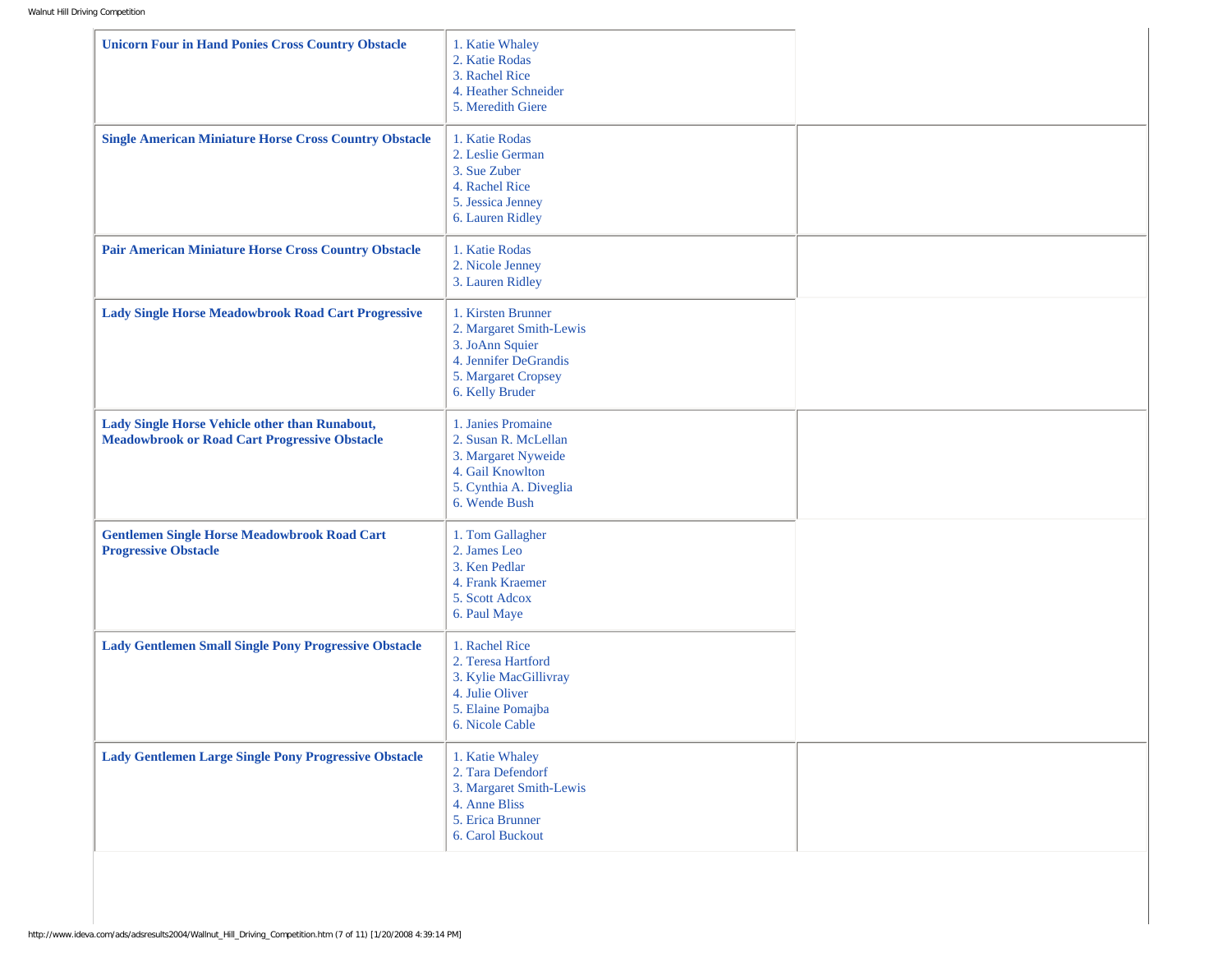| <b>Gentlemen Large Single Pony Progressive Obstacle</b>               | 1. Michael Pierce<br>2. Kurt Schneider<br>3. Jeff R. Kohler<br>4. David DeForest<br>5. John F. Skivington<br>6. Dale Vidler      |  |
|-----------------------------------------------------------------------|----------------------------------------------------------------------------------------------------------------------------------|--|
| <b>Pair Horses Fault &amp; Out Obstacle</b>                           | 1. Jeff Weaver<br>2. Elmar Frangenberg<br>3. Tom Burgess<br>4. Ed Werner<br>5. Peter Von Halem<br>6. Willard Rhodes              |  |
| <b>Small Pair Ponies Fault &amp; Out Obstacle</b>                     | 1. Katie Whaley<br>2. Rachel Rice<br>3. Jeff R. Kohler<br>4. Molly Neville<br>5. Lynn Kriessler<br>6. Sarah Bates                |  |
| <b>Tandem Horses Ponies Fault &amp; Out</b>                           | 1. Katie Whaley<br>2. Kate Whaley<br>3. Marily Macfarlane                                                                        |  |
| <b>Unicorn Four in Hand Horses Fault &amp; Out Obstacle</b>           | 1. Gloria Austin<br>2. Terry Pickett<br>3. Jeff Weaver<br>4. P.J. CrowleyIII<br>5. John Frazier Hunt                             |  |
| <b>Unicorn Four-in-Hand Ponies Fault &amp; Out Obstacle</b>           | 1. Katie Whaley<br>2. Rachel Rice<br>3. Heather Schneider<br>4. Katie Rodas<br>5. Tyler J. Puddy<br>6. Jessica Jenney            |  |
| Ladies Gentlemen Single Horse Runabout Fault & Out<br><b>Obstacle</b> | 1. Thomas J. Gallagher<br>2. Kirsten Brunner<br>3. Laura Belluscio-William<br>4. Ken Pedlar<br>5. Raymond Cable<br>6. Wende Bush |  |
| <b>Single American Miniature Horse Fault &amp; Out Obstacle</b>       | 1. Lauren Ridley<br>2. Rachel Rice<br>3. Nikki Kane<br>4. Katie Rodas<br>5. Leslie German<br>6. Walter Pond                      |  |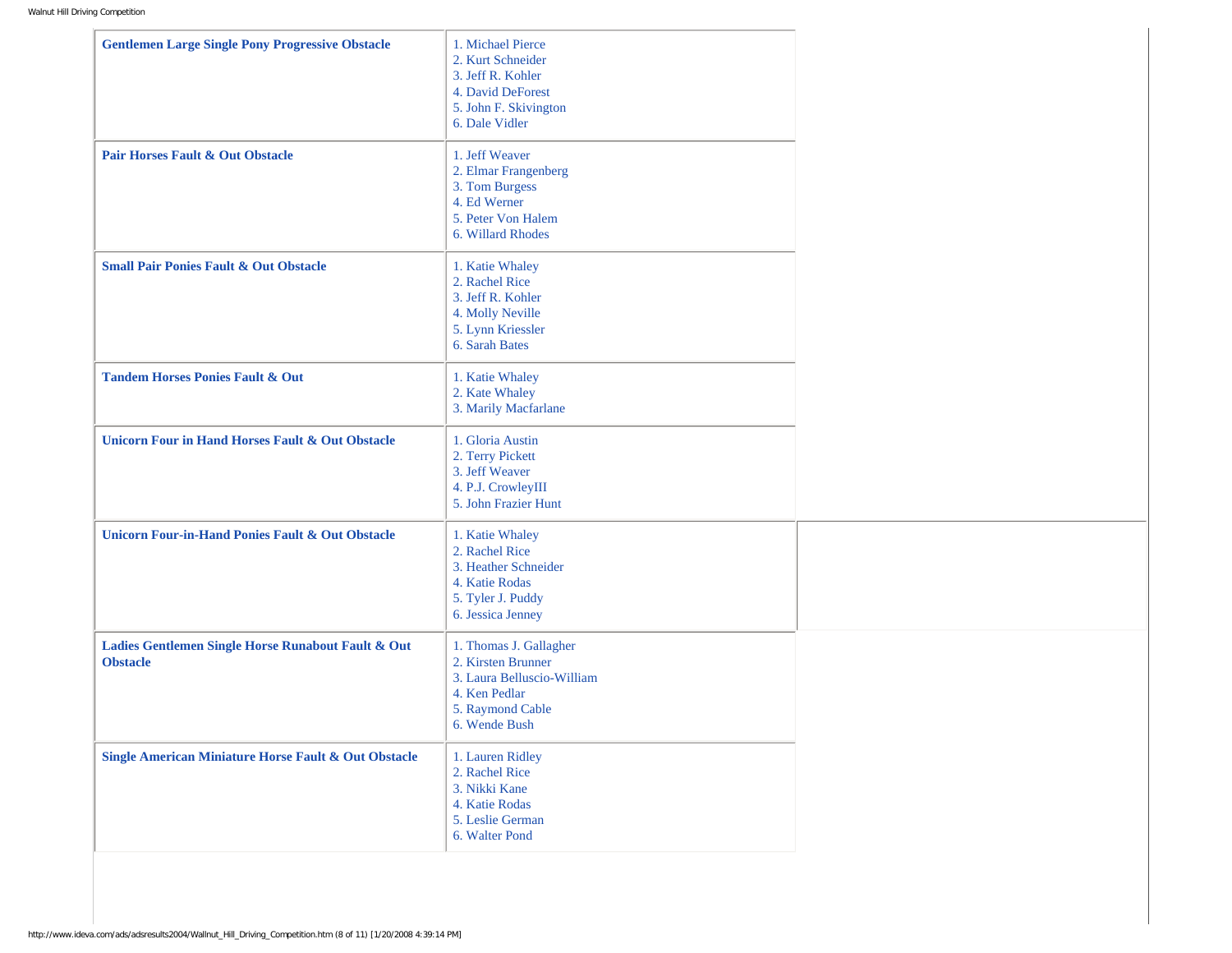| Pair American Miniature Horses Fault & Out Obstacle | 1. Nicole Jenney<br>2. Lauren Ridley<br>3. Jessica Jenney<br>4. Katie Rodas                                                               |  |
|-----------------------------------------------------|-------------------------------------------------------------------------------------------------------------------------------------------|--|
| <b>Junior Single Horse Pony Timed Obstacle</b>      | 1. Kylie Mac Gillivray<br>2. Emma Buckout<br>3. Melanie Pilato<br>4. Mabel Gutilph<br>5. Barrett Celecki<br>6. Amanda Gutilph             |  |
| <b>Concours D'Elegance</b>                          | 1. Misdee Wrigley                                                                                                                         |  |
| <b>Single Horse Scurry Obstacle</b>                 | 1. Laura Belluscio William<br>2. Thomas J. Gallagher<br>3. Ken Pedlar<br>4. Margaret Smith Lewis<br>5. Paul Maye<br>6. Mary Stokes Waller |  |
| <b>Small Single Pony Scurry Obstacle</b>            | 1. Rachel Rice<br>2. Julia Oliver<br>3. Jessica Jenney<br>4. Kylie MacGillivray<br>5. Teresa Hartford<br>6. Elaine Pomajba                |  |
| <b>Large Single Pony Scurry Obstacle</b>            | 1. Margaret Smith Lewis<br>2. Kurt Schneider<br>3. Carol Buckhout<br>4. David DeForest<br>5. Esther Railsback<br>6. John F. Skivington    |  |
| <b>Coaching Performance (Best Team)</b>             | 1. Harvey Waller<br>2. Steve Macfarlane<br>3. Robert Weaver<br>4. Gloria Austin<br>5. Misdee Wrigley                                      |  |
| <b>Coaching Turnout</b>                             | 1. Misdee Wrigley<br>2. Harvey Waller<br>3. Steve Macfarlane<br>4. Robert Weaver<br>5. Gloria Austin                                      |  |
| <b>Coaching Timed Obstacle</b>                      | 1. Gloria Austin<br>2. Harvey Waller<br>3. Steve Macfarlane<br>4. Robert Weaver<br>5. Misdee Wrigley                                      |  |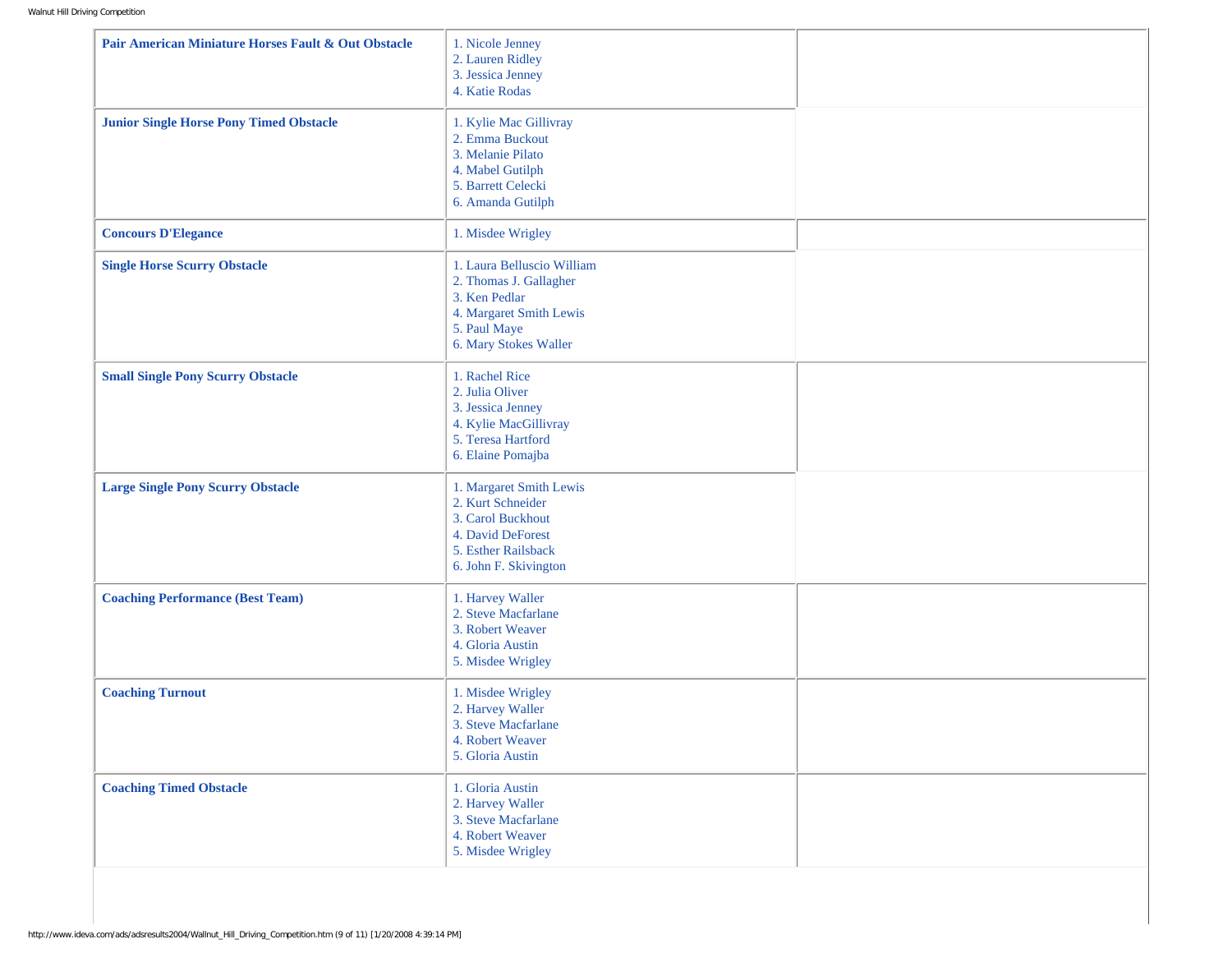| <b>Coaching Quick Change</b>                                                                            | 1. Robert Weaver<br>2. Misdee Wrigley<br>3. Gloria Austin<br>4. Steve Macfarlane<br>5. Harvey Waller                |  |
|---------------------------------------------------------------------------------------------------------|---------------------------------------------------------------------------------------------------------------------|--|
| <b>Gig Single Horse Presentation Pleasure Drive</b>                                                     | 1. Stephen Pierce                                                                                                   |  |
| Dog Cart (Two Wheel), Ralli Car or Country Car Type<br><b>Single Horse Presentation Pleasure Drive</b>  | 1. Christopher Nyberg                                                                                               |  |
| <b>Meadowbrook and Road Cart Type Two Wheel Cars</b><br><b>Single Horse Presentation Pleasure Drive</b> | 1. Margaret Cropsey                                                                                                 |  |
| <b>Runabout Single Horse Presentation Pleasure Drive</b>                                                | 1. Raymond Cable                                                                                                    |  |
| <b>Four Wheel Vehicle other than Runabout Single Horse</b><br><b>Presentation Pleasure Drive</b>        | 1. Amy Golisano-Van                                                                                                 |  |
| <b>American Miniature Single Horse Presentation Pleasure</b><br><b>Drive</b>                            | 1. Katie Rodas                                                                                                      |  |
| <b>American Miniature Pair Horse Presentatin Pleasure</b><br><b>Drive</b>                               | 1. Nicole Jenney                                                                                                    |  |
| <b>Gig Single Pony Presentation Pleasure Drive</b>                                                      | 1. Tara Defendorf                                                                                                   |  |
| Dog Cart (two wheel) Ralli car or Country Car Type<br><b>Single Pony Presentation Pleasure Drive</b>    | 1. Helen Lenahan                                                                                                    |  |
| <b>Meadowbrook and Road Cart Type Two Whee Carts</b><br><b>Single Pony Presentation Pleasure Drive</b>  | 1. Jane Southgate                                                                                                   |  |
| <b>Runabout Single Pony Presentation Pleasure Drive</b>                                                 | 1. Marsha Himler                                                                                                    |  |
| <b>Four Wheel Vehicle other than Runabout Single Pony</b><br><b>Presentation Pleasure Drive</b>         | 1. Elaine Pomajba                                                                                                   |  |
| <b>Pair Horses Presentation Pleasure Drive</b>                                                          | 1. Tom Burgess                                                                                                      |  |
| <b>Small Pair Ponies Presentation Pleasure</b>                                                          | 1. Rachel Rice                                                                                                      |  |
| <b>Large Pair Ponies Presentation Pleasure Drive</b>                                                    | 1. Katie Whaley                                                                                                     |  |
| <b>Unicorn Four in Hand Horses Presentation Pleasure Drive</b>                                          | 1. Gloria Austin                                                                                                    |  |
| <b>Unicorn Four in Hand Ponies Presentation Pleasure Drive</b>                                          | 1. Tyler J. Puddy                                                                                                   |  |
| <b>Coaching Dogs</b>                                                                                    | 1. Nicole Cable<br>2. Katheen Conklin<br>3. Toddy Hunter<br>4. Steve Hayes<br>5. Susan Puddy<br>6. Esther Railsback |  |